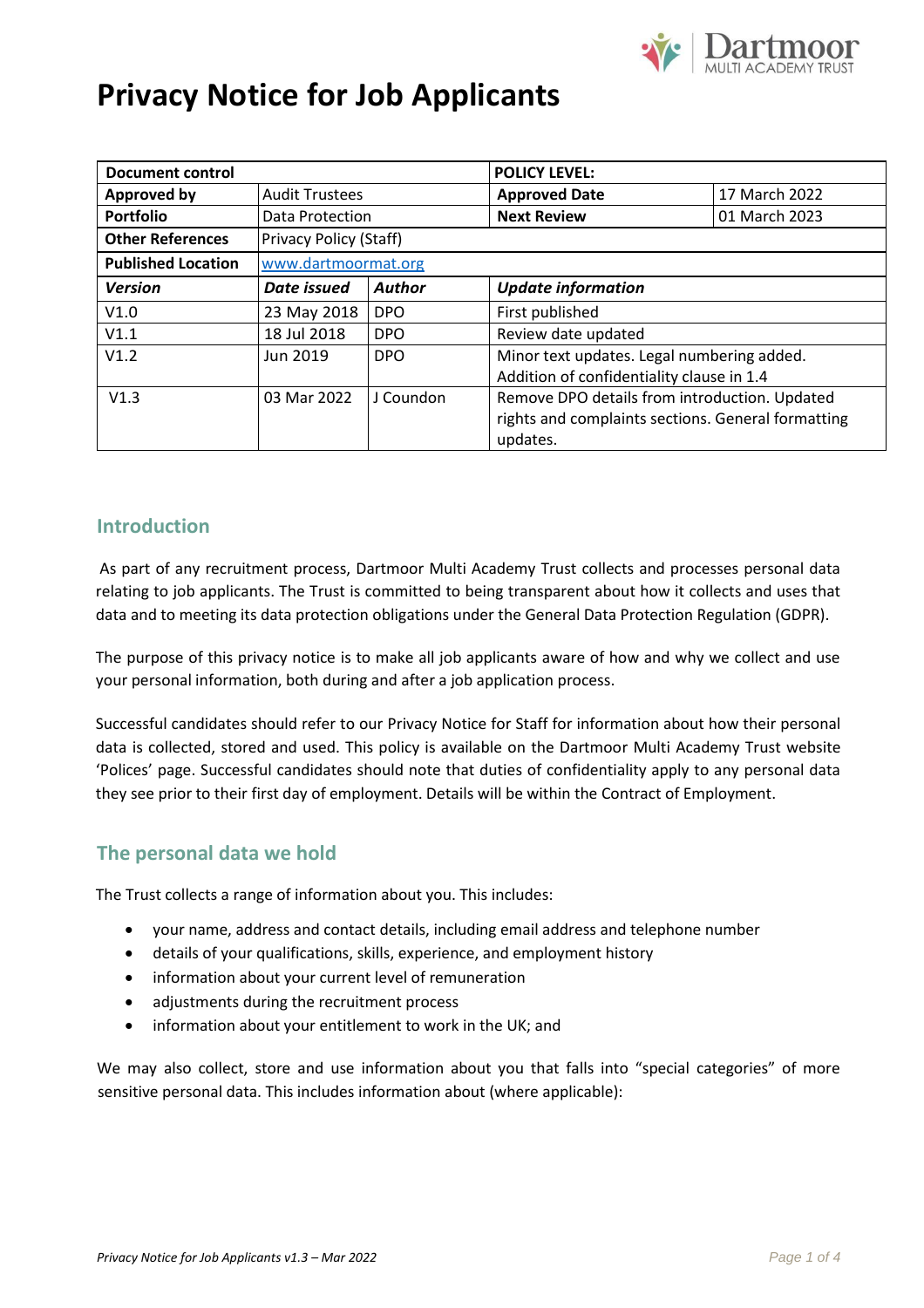

- Race, ethnicity, religious beliefs, sexual orientation, and political opinions. In particular, those schools within our trust with a religious character may choose to consider the religious affiliation of candidates for certain role when making appointments to assess the suitability of a candidate for a role.
- Disability and access requirements

The organisation collects this information in a variety of ways. For example, data might be contained in application forms, CVs, obtained from your passport or other identity documents, or collected through interviews or other forms of assessment.

The organisation will also collect personal data about you from third parties, such as references supplied by former employers, information from employment background check providers including information from criminal records checks.

Data will be stored in a range of different places, including on your application record, in HR management systems and on other IT systems (including email).

## **Why we use this data**

The purpose of processing this data is to aid the recruitment process by:

- Enabling us to establish relevant experience and qualifications
- Facilitating safe recruitment, as part of our safeguarding obligations towards pupils c) Enabling equalities monitoring
- Ensuring that appropriate access arrangements can be provided for candidates that require them

# **Our lawful basis for using this data**

We only collect and use personal information about you when the law allows us to. Most commonly, we use it where we need to:

- Comply with a legal obligation
- Carry out a task in the public interest

Less commonly, we may also use personal information about you where:

- You have given us consent to use it in a certain way
- We need to protect your vital interests (or someone else's interests)

Some of the reasons listed above for collecting and using personal information about you overlap, and there may be several grounds which justify the school's use of your data.

While the majority of the information we collect from you is mandatory, there is some information that you can choose whether or not to provide to us.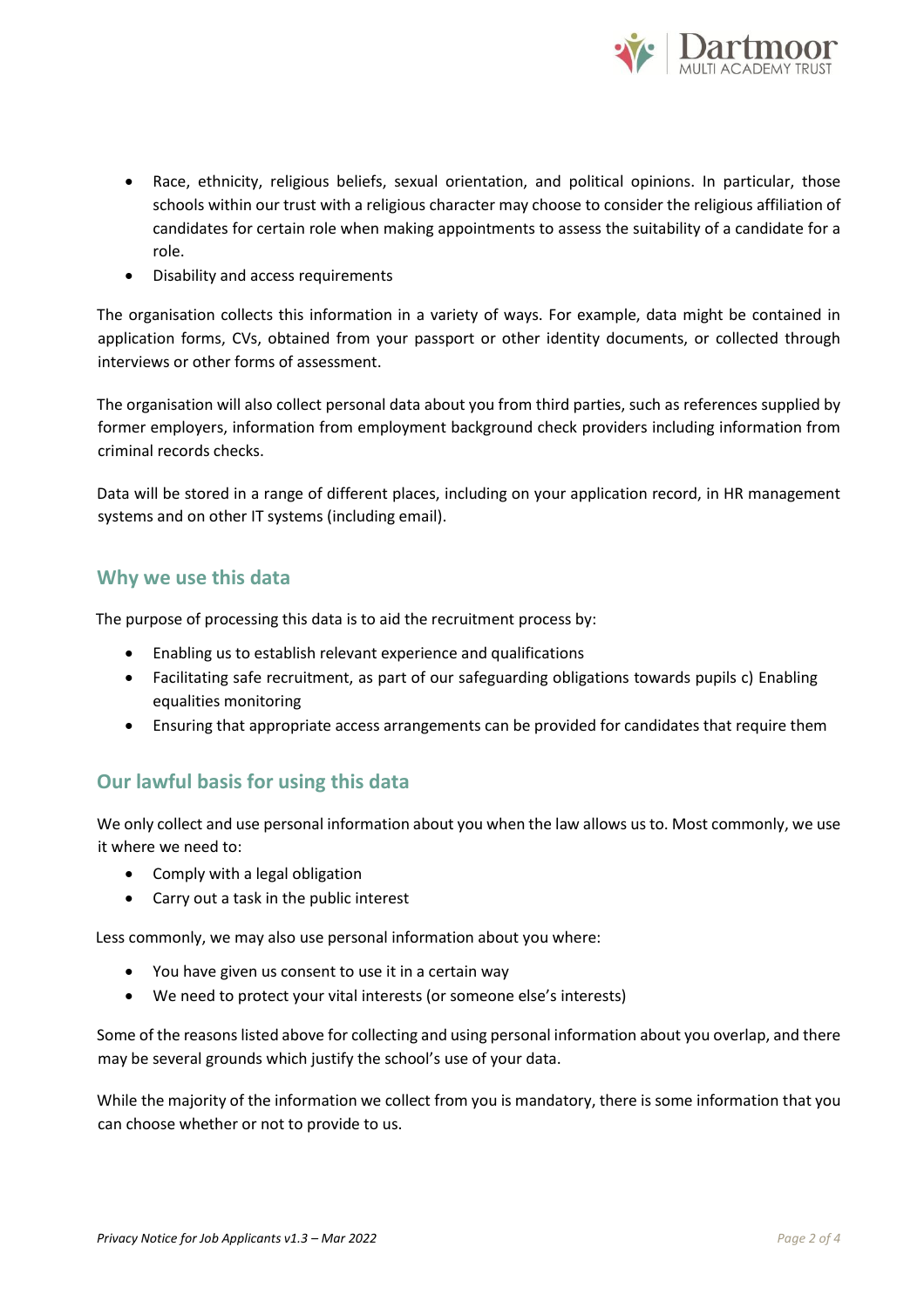

Whenever we seek to collect information from you, we make it clear whether you must provide this information (and if so, what the possible consequences are of not complying), or whether you have a choice.

Where you have provided us with consent to use your data, you may withdraw this consent at any time. We will make this clear when requesting your consent and explain how you go about withdrawing consent if you wish to do so.

### **How we store this data**

The Trust takes the security of your data seriously. It has internal policies and controls in place to ensure that your data is not lost, accidentally destroyed, misused or disclosed, and is not accessed except by our employees in the proper performance of their duties or our appointed recruitment agencies.

Personal data we collect as part of the job application process is stored in line with our Records Management Policy.

When it is no longer required, we will securely dispose of information collected in accordance with our Records Management Policy.

## **Data sharing**

Your information will be shared internally for the purposes of the recruitment exercise. This includes members of the HR department, interviewers involved in the recruitment process, managers in the department with a vacancy and IT staff if access to the data is necessary for the performance of their roles.

Where it is legally required, or necessary (and it complies with data protection law), we may share personal information about you with:

- Our local authority to meet our legal obligations to share certain information with it, such as shortlists of candidates for a headteacher position
- Suppliers and service providers to enable them to provide the service we have contracted them for, such as HR and recruitment support
- Professional advisers and consultants
- Employment and recruitment agencies

Where we transfer personal data to a country or territory outside the UK, we will do so in accordance with data protection law.

#### **Your rights**

As a data subject, you have the following rights:

- access and obtain a copy of your data on request
- rectification, i.e., to have inaccurate personal data rectified, or completed if it is incomplete
- erasure, often known as the 'right to be forgotten'; however, this does not apply where, amongst other things, processing is necessary to comply with a legal obligation.